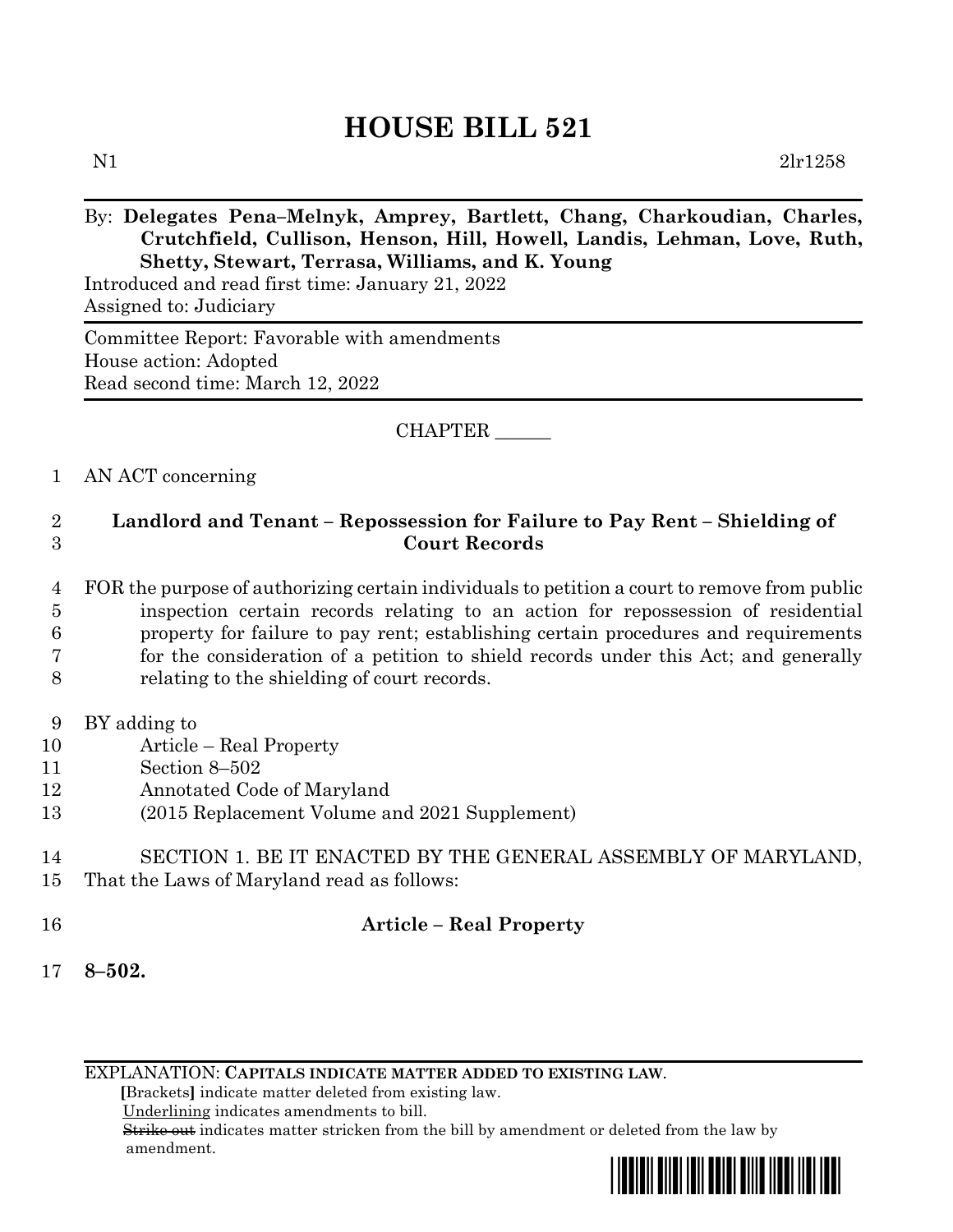**HOUSE BILL 521**

 **(A) (1) IN THIS SECTION THE FOLLOWING WORDS HAVE THE MEANINGS INDICATED. (2) (I) "COURT RECORD" MEANS AN OFFICIAL RECORD OF A COURT PROCEEDING KEPT BY THE CLERK OF THE COURT OR OTHER COURT PERSONNEL. (II) "COURT RECORD" INCLUDES: 1. AN INDEX, A DOCKET ENTRY, A PETITION, A MEMORANDUM, A TRANSCRIPTION OF PROCEEDINGS, AN ELECTRONIC RECORDING, AN ORDER, AND A JUDGMENT; AND 2. ANY ELECTRONIC INFORMATION ABOUT A PROCEEDING ON A WEBSITE MAINTAINED BY THE MARYLAND JUDICIARY. (3) "SHIELD" MEANS TO REMOVE INFORMATION FROM PUBLIC INSPECTION IN ACCORDANCE WITH THIS SECTION. (4) "SHIELDING" MEANS: (I) WITH RESPECT TO A RECORD KEPT IN A COURTHOUSE, REMOVING THE RECORD TO A SEPARATE SECURE AREA TO WHICH PERSONS WHO DO NOT HAVE A LEGITIMATE REASON FOR ACCESS ARE DENIED ACCESS; AND (II) WITH RESPECT TO ELECTRONIC INFORMATION ABOUT A PROCEEDING ON A WEBSITE MAINTAINED BY THE MARYLAND JUDICIARY, COMPLETELY REMOVING ALL INFORMATION CONCERNING THE PROCEEDING FROM THE PUBLIC WEBSITE, INCLUDING THE NAMES OF THE PARTIES, CASE NUMBERS, AND ANY REFERENCE TO THE PROCEEDING OR ANY REFERENCE TO THE REMOVAL OF THE PROCEEDING FROM THE PUBLIC WEBSITE. (B) (1) THIS SECTION APPLIES ONLY TO A COURT RECORD RELATING TO AN ACTION FOR REPOSSESSION OF RESIDENTIAL PROPERTY FOR A FAILURE TO PAY RENT FILED ON OR AFTER MARCH 5, 2020, BUT BEFORE JANUARY 1, 2022. (2) THIS SECTION DOES NOT APPLY TO ANY RECORD RELATING TO AN ACTION FOR REPOSSESSION FOR FAILURE TO PAY RENT THAT RESULTED IN A MONEY JUDGMENT ENTERED IN FAVOR OF A LANDLORD UNLESS THE PETITIONER PROVIDES EVIDENCE TO THE COURT THAT THE JUDGMENT HAS BEEN SATISFIED. (C) (1) AN INDIVIDUAL MAY PETITION THE COURT TO SHIELD COURT RECORDS RELATING TO ANY ACTION FOR REPOSSESSION FOR FAILURE TO PAY RENT**